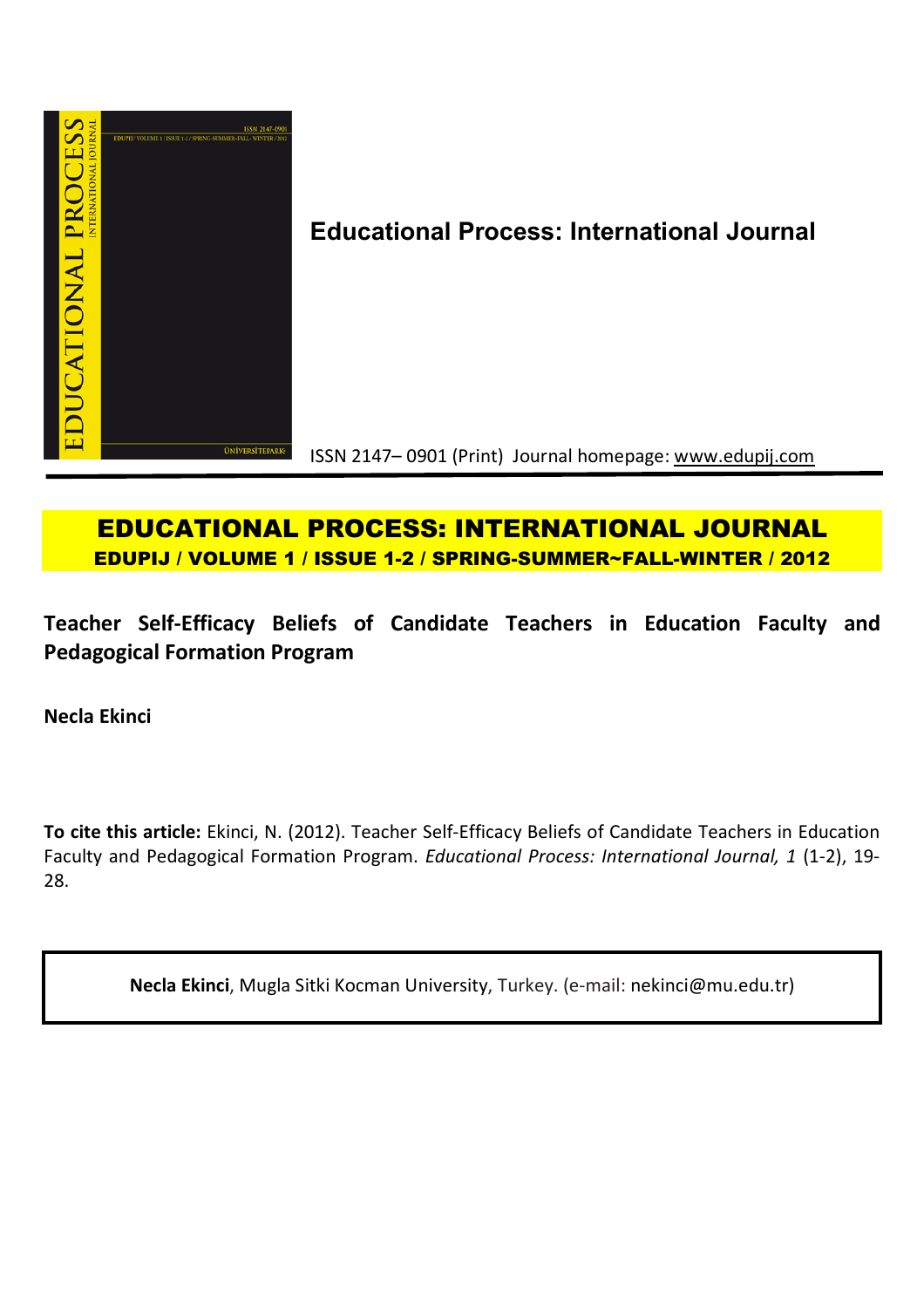### EDUPIJ / VOLUME 1 / ISSUE 1–2 / 2012 / pp. 19–28.

## **Teacher Self-Efficacy Beliefs of Candidate Teachers in Education Faculty and Pedagogical Formation Program**

NECLA EKINCI

## **Abstract**

The purpose of this study is to determine the self-efficacy beliefs of education faculty and pedagogical formation program (literally teaching certificate program) students about the profession of teaching and compare them in relation to some variables. The data of the study were collected through the administration of Teachers' Self Efficacy Scale to 454 pre-service teachers attending the education faculty and the pedagogical formation program. The findings of the study revealed that the level of self-efficacy beliefs of the Education Faculty and Pedagogical Formation Program students about the profession of teaching are high and there is no significant difference between the levels of the self-efficacy beliefs of the two groups. Moreover, no significant difference was found between the students' self-efficacy beliefs and gender variable.

**Keywords:** teacher education, pedagogical formation program, teacher self-efficacy, pre-service teachers.

………………………………………………………………………………………

EDUPIJ / ISSN 2147– 0901 © 2012 Copyright © 2012 by ÜNİVERSİTEPARK Limited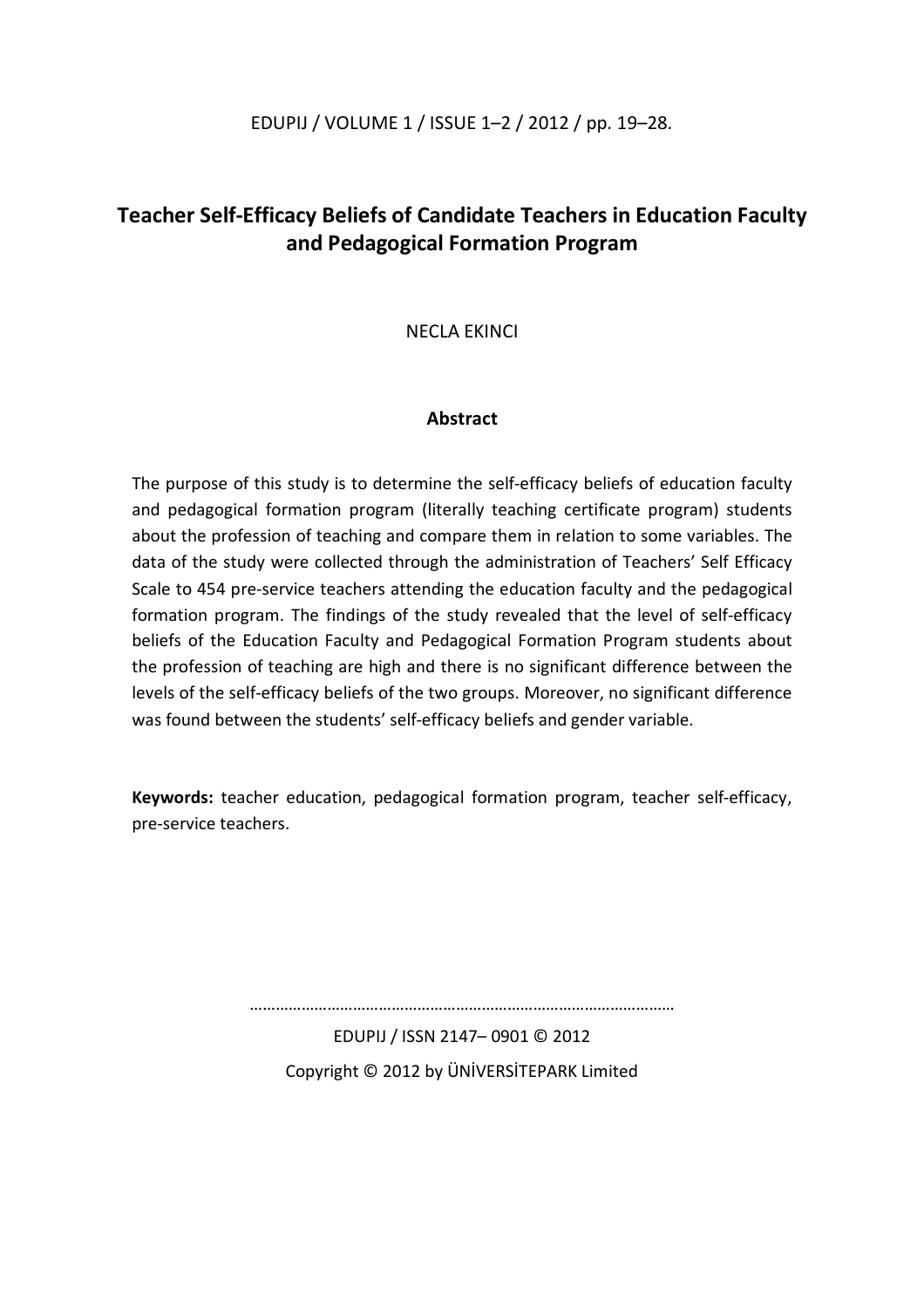#### **Introduction**

The success of education systems is directly connected with the level of competencies possessed by teachers. Teachers' competency levels are of great importance in terms of designing classroom processes and effective implementation of them. There are many factors affecting how effective teacher competencies can be implemented. One of these factors is their level of self-efficacy beliefs of teachers.

Bandura (1982, 1997) defines self-efficacy as an individual's belief in his/her capacity for organizing an activity required to demonstrate a certain performance and being successful in this endeavor. The individual's belief in his/her capacity to achieve something can be effective in his/her getting into action and being successful. The concept of self-efficacy has been the subject of a great deal of research since its introduction in 1970s and it has been concluded that it is influential on the individual's learning, motivation and performance (Hoy & Spero, 2005). In this regard, it can be argued that teachers' self-efficacy levels can be influential on their educational practices. While high level of self-efficacy increases teachers' eagerness to demonstrate some certain performance, low level of it may result in their avoidance of effective execution of their competencies. Self-efficacy belief possessed by a teacher may have a positive impact on his/her rendering a positive influence on his/her students.

Teacher self-efficacy is defined as teachers' beliefs or judgments in their skills to enhance students' learning (Hoy & Spero, 2005). Thus, self-efficacy affects the teacher's mental structure capitalized on in the organization of learning activities and his/her capacity to do activities in the class (Pendergast, Garvis, & Keogh, 2011). Therefore, it can be said that during the process of teacher training, attempts should be made not only to impart teaching competencies to pre-service teachers but also to improve their self-efficacy beliefs. Results of many studies encourage such attempts. Results of the research revealed that high selfefficacy perception positively affects both teacher behaviors and student outcomes (Bandura, 1997; Henson, Kogan, & Vacha-Haase, 2001). Findings related to positive outcomes of high teacher self-efficacy reported in the relevant literature can be summarized as follows. Tschannen- Moran and Woolfolk Hoy (2001) stress that in the training of determined and enthusiastic teachers, reinforcing their self-efficacy beliefs is of great importance. As teacher self-efficacy is directly associated with motivation, it directly affects learning outcomes generated in the class (Pendergast et al., 2011; Ross, 1992). Teachers' self-efficacy levels affect job satisfaction (Caprara, Barbaranelli, Borgogni, & Steca, 2003), sense of devotion to the profession (Coladarci, 1992) and planning and in-class application skills (Milner & Woolfolk, 2003). Teachers having high self-efficacy beliefs spend more time on students experiencing difficulties in learning process (Gibson & Dembo, 1984). Furthermore, research conducted in Turkey showed that self-efficacy beliefs of the preservice teachers thinking to be a teacher and those of the pre-service teachers who are undecided about being a teacher are higher than those of the pre-service teachers not thinking to be a teacher (Orhan, 2005; Ozdemir, 2008) and there is a significant correlation between the teacher's self-efficacy perception and students' self-concepts related to course for civic studies (Ozerkan, 2007). A teacher having a high level of self-efficacy is naturally expected to have a higher level of self-confidence. This may have positive influence on classroom management and success of learning activities.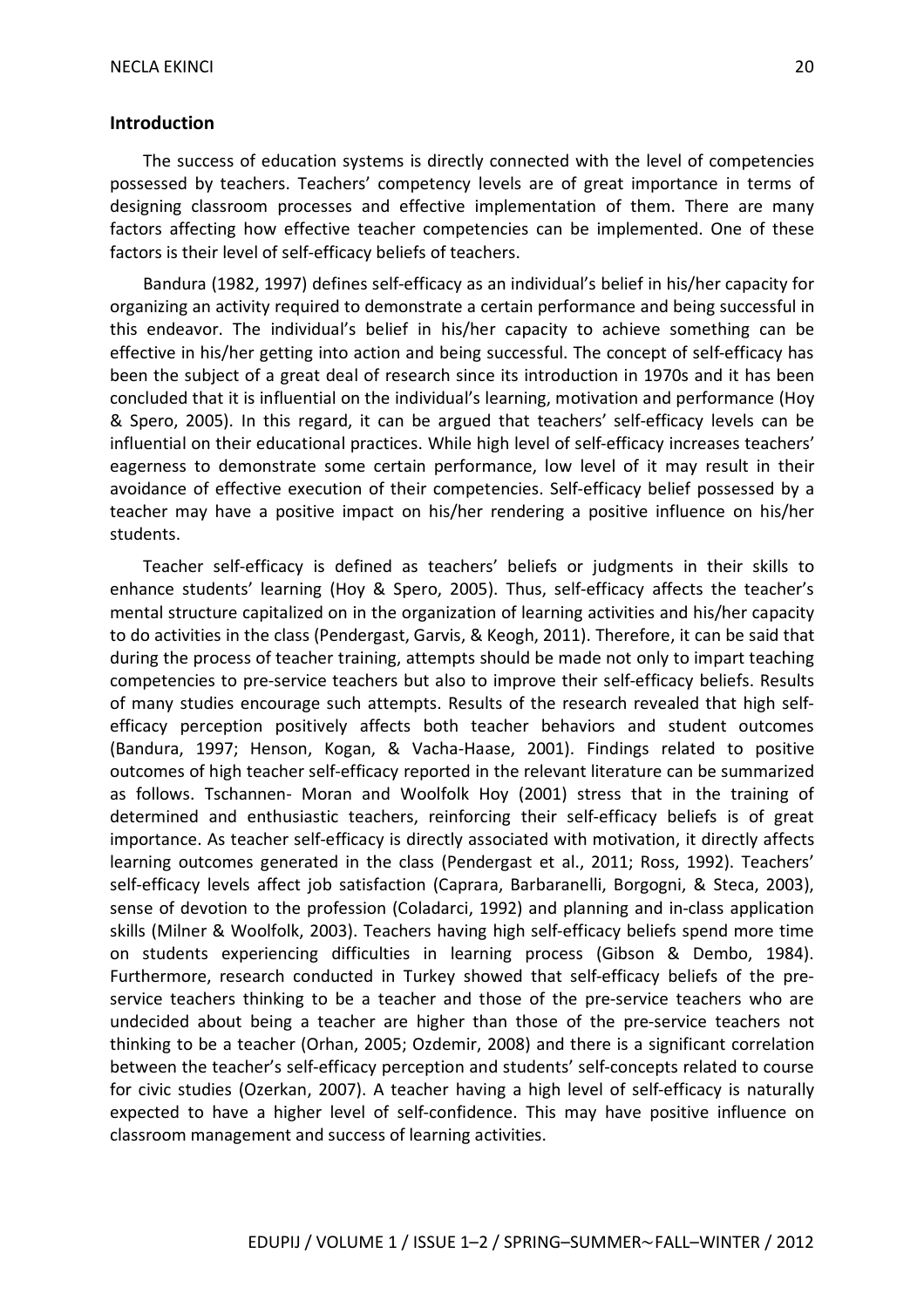Considering the effect of past experiences on self-efficacy belief, it seems to be possible to positively influence students' self-efficacy by means of interventions taking place during their education. Like the rings of a chain, some variables are affecting each other positively. In the training of teachers having positive beliefs about their competencies, the most important role should be assumed by teacher training institutions and implemented policies. Since 1983 when the responsibility of teacher training was assigned to education faculties in Turkey, education faculties have been on the center of teacher training. Since then, though some changes have been observed in teacher training policies, the structure of education faculties has not undergone much change. During this period, three ways of teacher training have been adopted: (1) Training teachers for elementary and secondary schools through different programs offered in education faculties; the main objective of the students attending these programs is assumed to be a teacher. (2) Teacher training through "master's programs without thesis" offered to the graduates of the faculties apart from education faculties. (3**)** Teacher training through "teaching certificate" programs offered to the students of faculties apart from education faculties. It is assumed that the main objective of the students attending faculties different from education faculties is not being a teacher (Sen & Gogus, 2011; Simsek 2005; Karagozoglu, 2009; YOK, 1997; Yuksel, 2004, 2011). First and third options of teacher training are still in progress. The basic discussion focuses on which of these three options of teacher training should be preferred; the fact that these three options will yield different outcomes and these different outcomes will affect teaching competencies differently. While the effectiveness of education faculties in training teachers is still under question, teacher training through short-term pedagogical formation programs gives rise to more serious discussions.

Some of the problems mentioned in the related literature are that the criteria followed and adopted in teacher training are contradictory, complex and inadequate; that the Ministry of National Education does not need teachers for secondary education and that opportunities are provided for the graduates of the faculties of science and letters in a period in which many of the education faculty graduates are not appointed as a teacher and all these problems make the existing problems more serious and thus the quality of teacher training given at education faculties has been deteriorated (Atac, 2003; Azar, 2011; Yuksel, 2011). In a country, whether teaching is considered to be a profession depends on the success of the government in determining teacher training and working criteria (Atac, 2003). The complex structure of teacher training in Turkey hinders the professionalization of teaching.

There is a great deal of research looking at the effectiveness of the two different programs of teacher training and their effects on pre-service teachers' motivation and attitudes towards the profession. Teaching qualifications of the students of education faculties are expected to be better. However, the results of the research investigating preservice teachers' attitudes towards the profession differ greatly (Gurbuz & Kisoglu, 2007; Ozturk, Dogan, & Koc, 2005; Sen & Gogus, 2011; Turhan & Agaoglu, 2011; Simsek, 2005). Though there is a great amount of research focusing on teacher self-efficacy, there is no study comparing the self-efficacy levels of pre-service teachers educated in these two programs.

The purpose of this study is to determine the level of self-efficacy beliefs of the pedagogical formation program students and education faculty students about the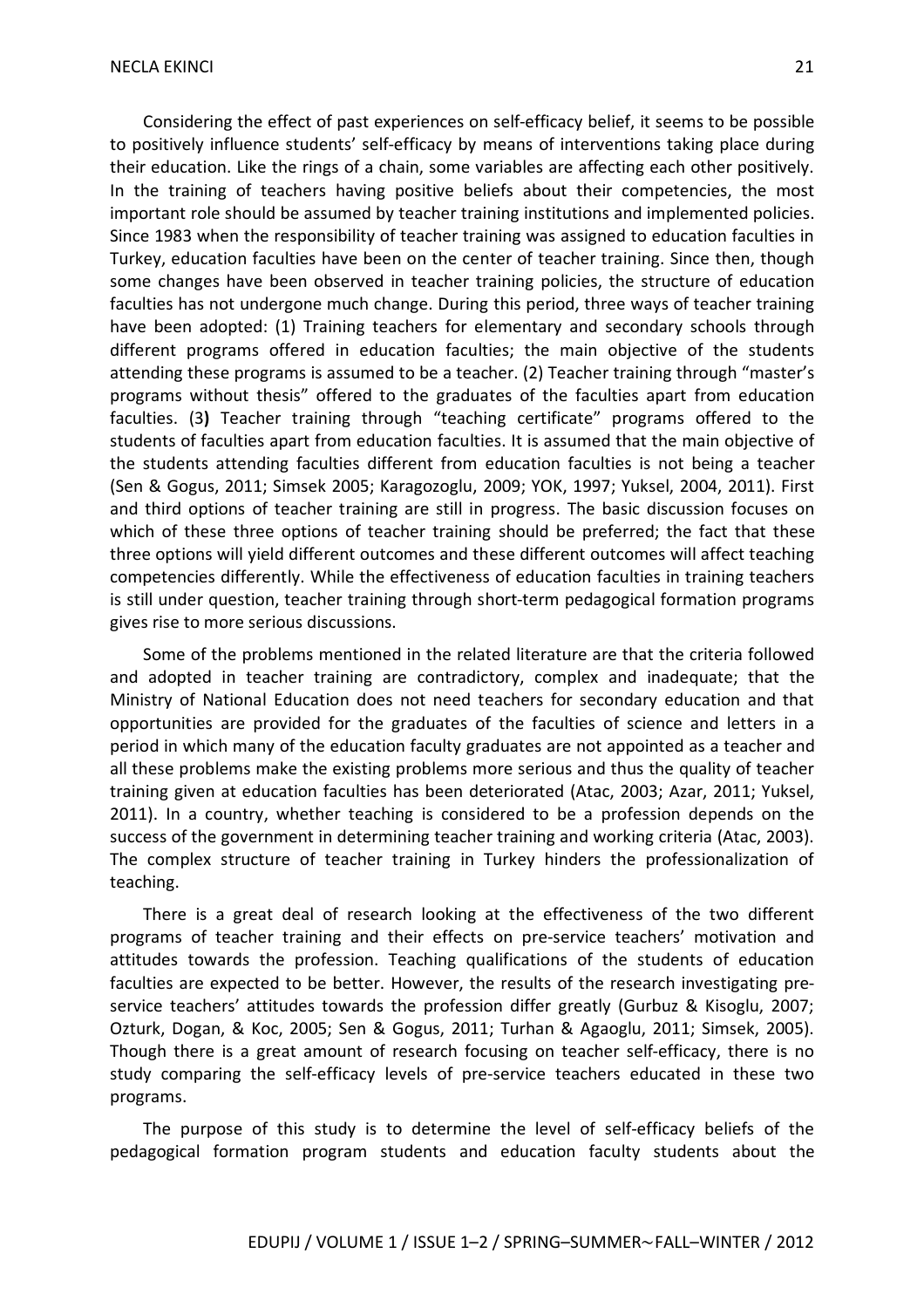profession of teaching based on their own opinions and to compare them depending on program and gender variables.

#### **Methodology**

The present study is designed in line with the survey model. The population of the study is comprised of the Pedagogical Formation Program (PFP) (literally Teaching Certificate Program) students having graduated from faculties of science and letters and/or still attending the final grade of these faculties and the fourth-year students attending the following departments of the Education Faculty (EF) of Mugla Sıtkı Kocman University in 2010-2011 academic year: The Fine Arts Teacher Education Programs-FA (Music and Art), Primary Teacher Education Programs-EE (Pre-school Classroom Teacher, Education, Civic Studies, and Science), Foreign Language Teacher Education Programs-FL (English and German) and Turkish Teacher Education Program-TT (Turkish). The final population of the study consists of the students who were available in their classes in the day when the data collection instrument was administered and completed the data collection instrument; thus, totally 482 students participated in the study and 285 of the participants are education faculty students and 197 are pedagogical formation program students.

The data of the current study were collected through the administration of Teachers' Self Efficacy Scale (TSES) developed by Tschannen-Moran and Woolfolk (2001) and adapted to Turkish by Capa, Cakiroglu, & Sarikaya (2005) to the sample group. The scale consists of 24 items and three sub-scales. Each sub-scale includes eight items. These are Student Engagement (SE), Instructional Strategies (IS) and Classroom Management (CM). SE includes items related to what extend the teacher can persuade students that they could be successful in classroom activities. CM includes items related to what extent the teacher can control misbehaviors in the classroom and IS includes items related to what extent the teacher can use various teaching and evaluation strategies.

The sample items from TSES for each scale are: Instructional Strategies - "To what extent can you use a variety of assessment strategies?" (IS) "How much can you do to control disruptive behavior in the classroom? (CM), "How much can you do to get students to believe they can do well in schoolwork? (SE).

The scale is designed in the form of 9-point Likert scale ranging from 1- *Strongly Disagree* to 9- *Strongly Agree*. In the adaptation study, construct validity and reliability procedures were carried out by the authors. Confirmatory factor analysis (CFA) based on efficacy data for 628 pre-service teachers was conducted to model with a three factor solution. The findings provided a single piece of evidence for the construct validity of the TSES scores with the sample of Turkish pre-service teachers. Cronbach alfa reliability coefficients were found to be .82 for *Student Engagement,* .86 for *İnstructional Strategies*  and .84 for *Classroom Management*. For the whole scale, Cronbach alfa reliability coefficient was calculated to be .93. All items were contributing to the reliability with high item-total correlations (Capa et al., 2005). Moreover, on the basis of the current data, Cronbach alfa coefficients were calculated and for the first factor, it was found to be .84; for the second one, it was found to be .85; for the third one, it was found to be .85 and for the whole of the scale, it was found to be .94.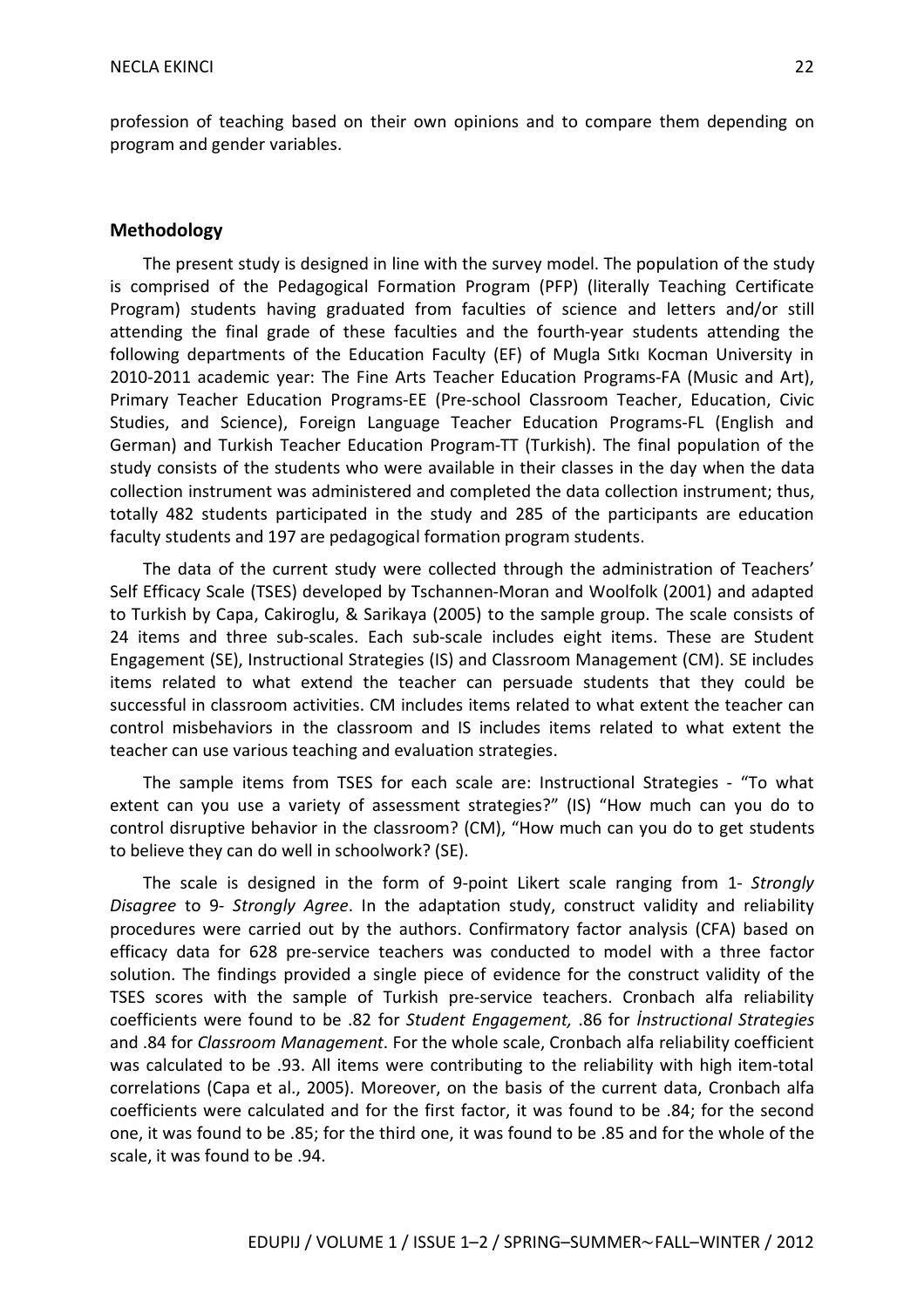As it was assumed that teaching practicum course would be effective in introducing the pre-service teachers to the teaching of profession and making them aware of their teaching capacity, the scale was administered to the pre-service teachers in the last week of the spring term of 2010-2011 academic year when the students took teaching practicum course. The scale was administered to 285 fourth-year students of the education faculty and 197 pedagogical formation program students and totally 28 scales were excluded from the analysis as they were not properly completed. Of the scales analyzed, 272 are from the education faculty students and 182 are from pedagogical formation program students; thus, analyses were conducted on the data collected from 454 (265 females and 188 males) students.

In the description of the students' self-efficacy levels, arithmetic means scores and standard deviations were used. The means scores graded based on the calculated interval score were turned into verbal expressions as seen in the table below. The highest mean score to be taken from each sub-dimension of the scale is 72 (8 items x 9 points) and the lowest mean score to be taken is 8 (8 items x 1 point). The highest mean score to be taken from the whole scale is 216 (24 items x 9 points) and the lowest mean score is 24 (24 items x 1 point). In the determination of the difference between the means, t-test was used and the significance level was set to be .05.

| General self-efficacy score |                      | Self-efficacy score intervals |  |  |
|-----------------------------|----------------------|-------------------------------|--|--|
| intervals                   | Self-efficacy levels | for the sub-scales            |  |  |
| (interval value: 21.35)     |                      | (interval value: 7.11)        |  |  |
| 8.00-15.11                  |                      | 24.00-45.35                   |  |  |
| 15.12-22.23                 | Very low             | 45.36-66.71                   |  |  |
| 22.24-29.35                 |                      | 66.72-88.07                   |  |  |
| 29.36-36.47                 | l ow                 | 88.08-109.43                  |  |  |
| 36.48-43.59                 | Medium               | 109.44-130.79                 |  |  |
| 43.60-50.71                 |                      | 130.80-152.14                 |  |  |
| 50.72-57.83                 |                      | 152.15-173.51                 |  |  |
| 57.84-64.95                 | High                 | 173.52-194.87                 |  |  |
| 64.96-72.00                 | Very high            | 194.88-216.00                 |  |  |
|                             |                      |                               |  |  |

**Table 1.** Teachers' self-efficacy level score intervals for the whole scale and the sub-scales

#### **Findings**

When the mean score taken by the participants related to their general self-efficacy level in Table 2 is examined, it is seen that the self-efficacy level of the pedagogical formation program students (  $\overline{\chi}$ =163.98) and that of the education faculty students ( $\overline{\chi}$ =162.79) are very close to each other and both are high*.* 

**Table 2**. General description of the pre-service teachers' self-efficacy levels

|                          | <b>PFP</b> |      | EF               |      | General          |      |
|--------------------------|------------|------|------------------|------|------------------|------|
|                          |            |      | $\boldsymbol{X}$ |      | $\boldsymbol{X}$ |      |
| Student engagement       | 53.81      | 7.25 | 53.74            | 8.45 | 53.77            | 7.98 |
| Instructional strategies | 54.53      | 7.81 | 55.18            | 8.51 | 54.92            | 8.23 |
| Classroom                | 55.64      | 7.69 | 53.85            | 8.78 | 54.57            | 8.40 |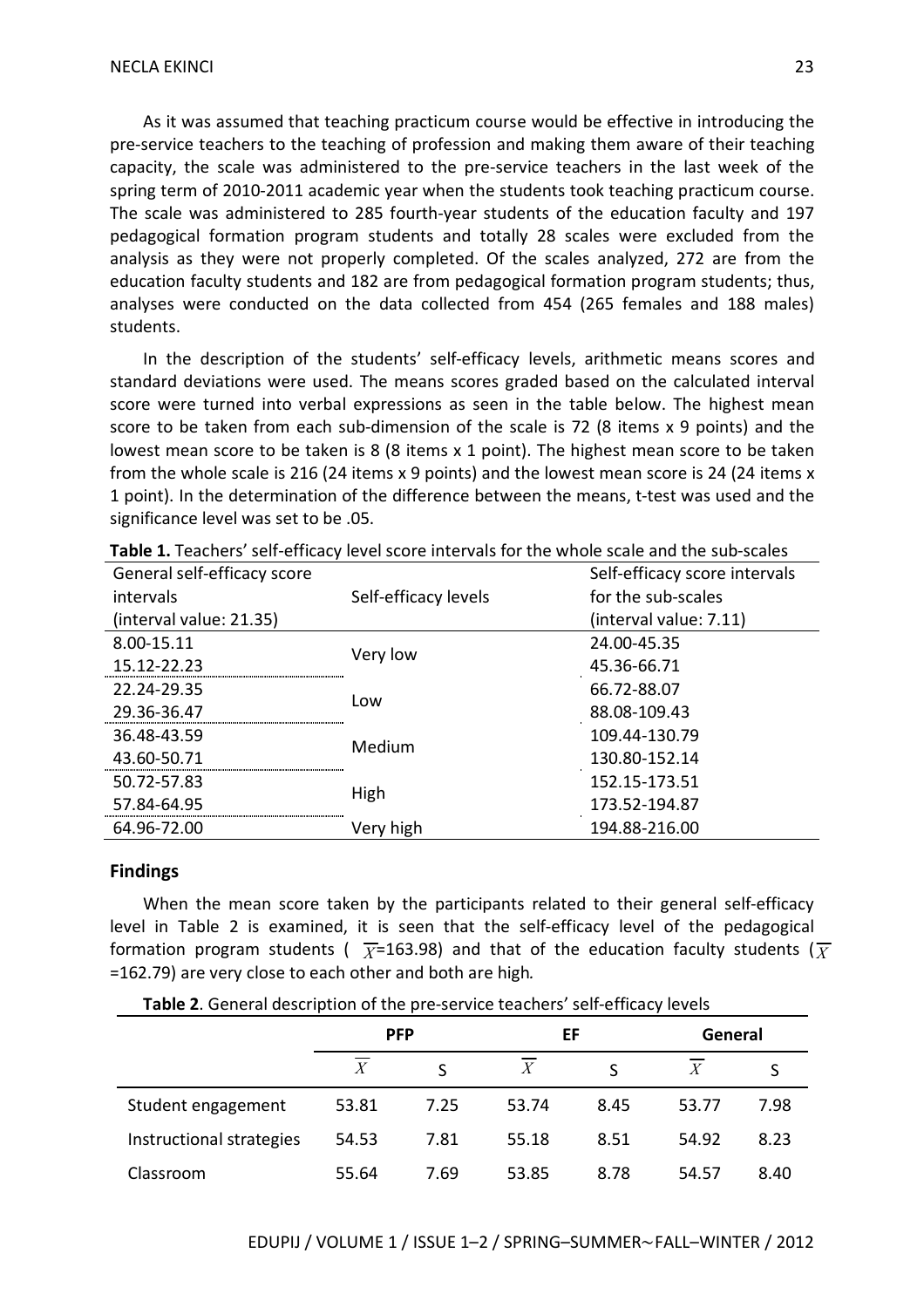|                       | 182    |       | 272    |       | 454    |       |
|-----------------------|--------|-------|--------|-------|--------|-------|
| General self-efficacy | 163.98 | 20.33 | 162.79 | 23.89 | 163.26 | 22.51 |
| management            |        |       |        |       |        |       |

When the general mean scores taken from the sub-dimensions of the scale are examined, it is seen that the pre-service teachers have a high level of self-efficacy perception of all the sub-scales; *student engagement (*53.77), *instructional strategies (54.92), classroom management* (54.57).

When the mean scores taken from the sub-dimensions of the scale are examined in relation to the programs, it is also seen that the scores are close to each other. The mean scores of the pedagogical formation program students from the sub-dimensions of *student engagement, instructional strategies and classroom management* are 53.81-54.53-55.64, respectively and those of the education faculty students are 53.74-55.18-53.85, respectively. These values show that both of the groups have high levels of self-efficacy beliefs.

In Table 3, the pre-service teachers' general self-efficacy levels according to the programs can be seen and here it is clear that there is no significant difference between the levels of the pedagogical formation program students and that of the education faculty students (t= .550 p>.05).

| <b>Dimensions</b>        | <b>Programs</b> | N   | $\boldsymbol{X}$ | S     | t       | р   |
|--------------------------|-----------------|-----|------------------|-------|---------|-----|
|                          | <b>PDF</b>      | 182 | 53.81            | 7.25  | .09     | .93 |
| Student engagement       | EF.             | 272 | 53.75            | 8.46  |         |     |
|                          | <b>PDF</b>      | 182 | 54.53            | 7.81  | .83     | .40 |
| Instructional strategies | EF.             | 272 | 55.19            | 8.51  |         |     |
| Classroom management     | <b>PDF</b>      | 182 | 55.64            | 7.69  | $2.22*$ | .03 |
|                          | EF.             | 272 | 53.86            | 8.79  |         |     |
| General self-efficacy    | <b>PDF</b>      | 182 | 163.98           | 20.33 | .55     | .58 |
|                          | EF.             | 272 | 162.79           | 23.90 |         |     |

**Table 3.** Comparison of teacher self-efficacy levels according to the programs

 $*p<.05$ 

When the sub-dimensions of the scale are considered, while there is no significant difference between the self-efficacy levels of the pedagogical formation program students and the education faculty students at the sub-dimensions of *student engagement* (t=.09 p>.05) and *instructional strategies* (t=,83 p>.05), there is a significant difference favoring PFP students (t= 2.22 p>.05) at the sub-dimension of *classroom management.* 

It can be claimed that the levels of the self-efficacy beliefs of the pedagogical formation program students and the education faculty students are similar to each other.

| <b>Dimensions</b>        | Gender | N   |       |      |     | p   |
|--------------------------|--------|-----|-------|------|-----|-----|
| Student engagement       | Female | 265 | 53.93 | 8.08 | .48 | .63 |
|                          | Male   | 188 | 53.57 | 7.89 |     |     |
| Instructional strategies | Female | 265 | 54.75 | 8.31 | .54 | .59 |
|                          | Male   | 188 | 55.18 | 8.15 |     |     |

**Table 4.** Comparison of the pre-service teachers' self-efficacy levels according to gender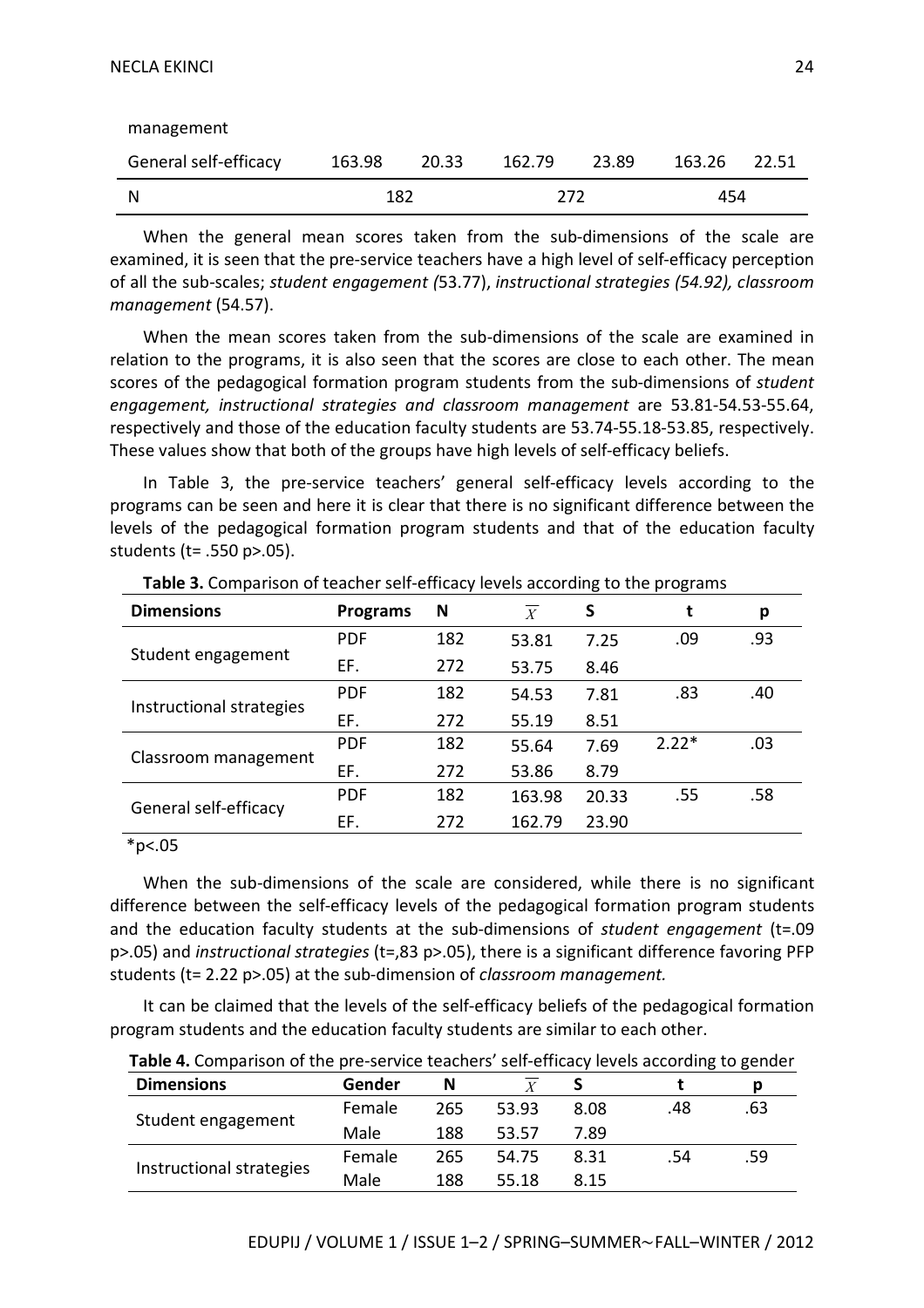|                       | Female | 265 | 54.11  | 8.38  | 1.48 | .14 |
|-----------------------|--------|-----|--------|-------|------|-----|
| Classroom management  | Male   | 188 | 55.29  | 8.36  |      |     |
| General self-efficacy | Female | 265 | 162.80 | 22.64 | .58  | .56 |
|                       | Male   | 188 | 164.04 | 22.39 |      |     |

#### \*p<.05

The data presented in Table 4 show that the pre-service teachers' general self-efficacy levels do not vary significantly depending on gender variable (t= .58 p>.05).

When the sub-dimensions of the scale are considered, again it is seen that there are no significant differences observed at the sub-dimensions of *student engagement* (t= .48 p>.05), *instructional strategies* (t= .54 p>.05) and *classroom management* (t= 1.48 p>.05) depending on gender variable.

Thus, it can be argued that gender does not have a significant role in determining the pre-service teachers' levels of self-efficacy beliefs.

#### **Conclusion and Discussion**

The purpose of the current study was to determine the self-efficacy levels of the pedagogical formation students and senior students of the education faculty. It was concluded that the levels of self-efficacy beliefs of the pedagogical formation program and education faculty are close to each other and both of the groups have high levels of teaching self-efficacy beliefs. Having a high level of professional self-efficacy is believed to enhance the quality of a teacher. The teacher's belief in his/her self-efficacy is effective in shaping the classroom atmosphere (Bandura, 1997). Teachers having a high level of self-efficacy spend more time on learning activities in their classrooms. They provide greater assistance to students experiencing learning difficulties and appreciate their success more. They prepare activities meaningful and supportive to students. Teachers having a low level of self-efficacy spend more time on non-academic activities and display a tendency of giving up fast when the desired outcomes have not been achieved by students. They criticize their students in case of failure easily (Gibson & Dembo, 1984). Teachers having a high level of self-efficacy conduct educational activities to promote their students' interests and academic orientations (Woolfolk & Hoy, 1990). The pre-service teachers prepared to be a teacher by two different programs seem to be qualified teachers. Thus, it can be concluded that both of the programs are good enough to train qualified teachers.

When the reasons for the pre-service teachers' having high levels of self-efficacy beliefs are examined, it is seen that there are four sources contributing to the self-efficacy of an individual (Bandura, 1997):

(1) Performance experiences: This is directly related to an individual's own experiences; positive past experiences are influential on the future potential behaviors of an individual. (2) Affective state: An individual's being mentally and physically healthy increases his/her potential for initiating an action. (3) Indirect experiences: when an individual sees the achievements of others, he/she may more strongly believe that he/she can also be successful. 4) Oral persuasion: In accomplishing a task, encouraging statements may help an individual. Positive experiences related to these four factors support the development of self-efficacy belief. In addition to this, when the sub-reasons for the high level of the preservice teachers' self-efficacy beliefs are considered, it is expected that the education faculty students should have high level of self-efficacy belief. They are expected to have developed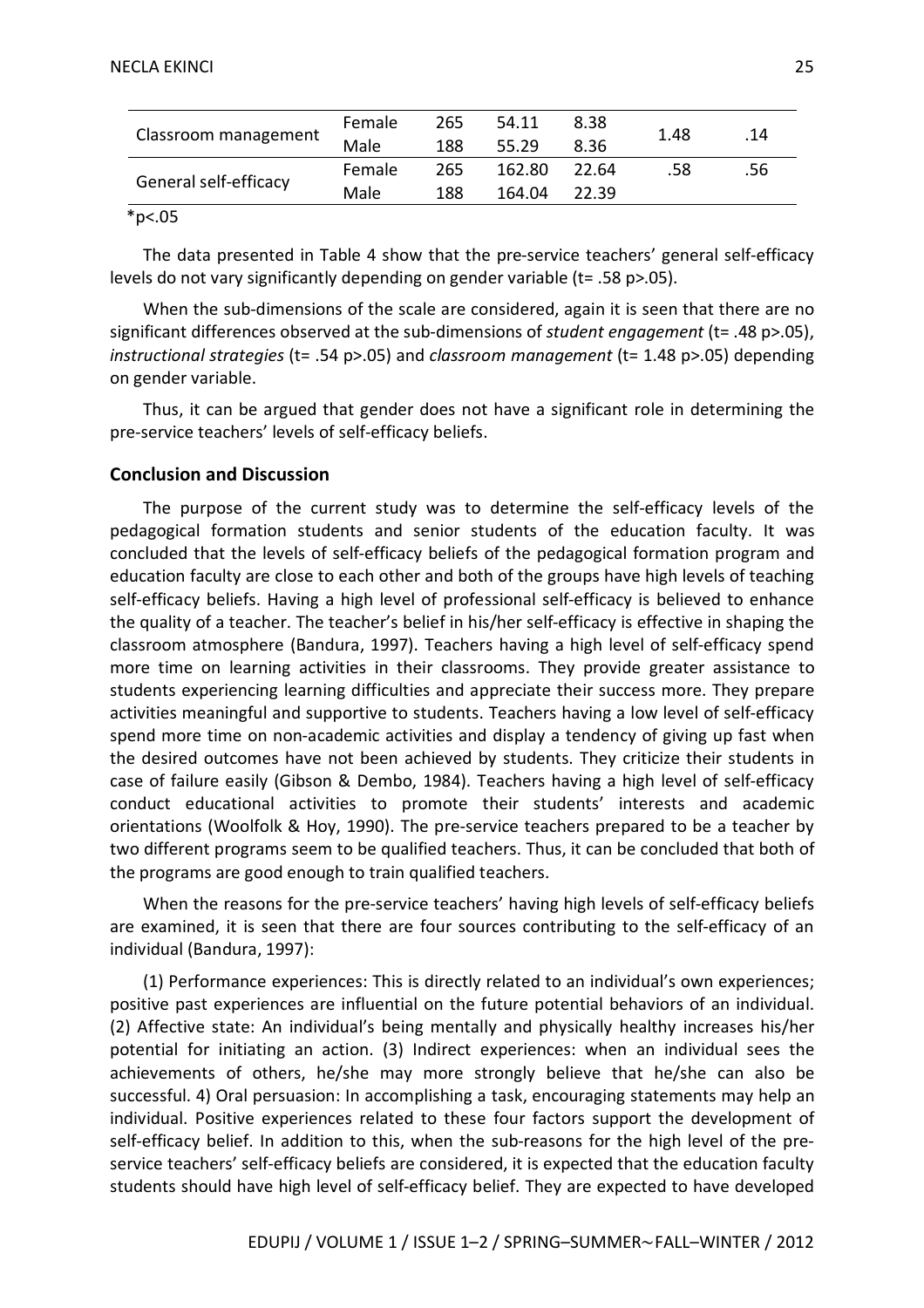their self-efficacy beliefs based on the competencies they acquired throughout their undergraduate education. During their undergraduate education, the activities, assignments and applications they carried out may have resulted in the formation of more realistic perception.

The fact that the pedagogical formation program students developed high levels of selfefficacy beliefs during the pedagogical formation program lasting two terms can be explained through different reasons. Given that the education taken for two terms can not be adequate for the pre-service teachers to acquire a realistic perception of the profession of teaching, the high level of self-efficacy of the pedagogical formation students can be explained by their perception of the profession of teaching as an easy job to do. Second reason may be that as a result of the professional training they underwent during their pedagogical formation education, the graduates of the faculty of science and letters increased their self-confidence in their professional competencies. Besides these, as a result of taking part in the pedagogical formation program, they may have become more willing and serious to be a teacher.

Another finding of the current study is that gender is not an influential factor on the preservice teachers' level of self-efficacy beliefs. This finding is supported by Kahyaoglu & Yangin (2007), Oguz & Topkaya (2008), Azar (2010). On the other hand, Capri & Celikkaleli (2008), Ozdemir (2008) and Saracaloglu, Kumral, & Kanmaz (2009) reported that gender is influential in favor of female students.

In light of these findings, by looking at the success of the pre-service teachers' high level of self-efficacy perception in application, restructuring of the teacher training programs can be considered. Moreover, more in-depth investigation of teachers' self-efficacy by means of qualitative methods is believed to be useful.

#### **References**

- Atac, E. (2003). Opening speech for he panel named "Teacher education in the 21st century: Evaluation of teacher education in Turkey". (March 18). *Anadolu Universitesi Egitim Fakultesi Dergisi, 13* (2), 1-31.
- Azar, A. (2010). In-service and pre-servıce secondary science teachers' self-efficacy beliefs about science teaching. *ZKU Journal of Social Sciences, 6* (12), 235-252.
- Azar, A. (2011). Quality or quantity: a statement for teacher training in Turkey. *Journal of Higher Education and Science, 1* (1), 36-38.
- Bandura, A. (1982). Self-efficacy mechanism in human agency. *American Psychologist, 37,* 122-147.
- Bandura, A. (1997). *Self-Efficacy: The exercise of control.* New York: W.H. Freeman.
- Caprara, G.V., Barbaranelli, C., Borgogni, L., & Steca, P. (2003). Efficacy beliefs as determinants of teachers' job satisfaction. *Journal of Educational Psychology, 95,* 821- 832.
- Coladarci, T. (1992). Teachers' sense of efficacy and commitment to teaching. *Journal of Experimental Education*, *60,* 323–337.
- Capa, Y., Cakiroglu, J., & Sarikaya, H. (2005). The development and validation of a Turkish version of the teachers' sense of efficacy scale. *Education and Science*, *30* (137), 74– 81.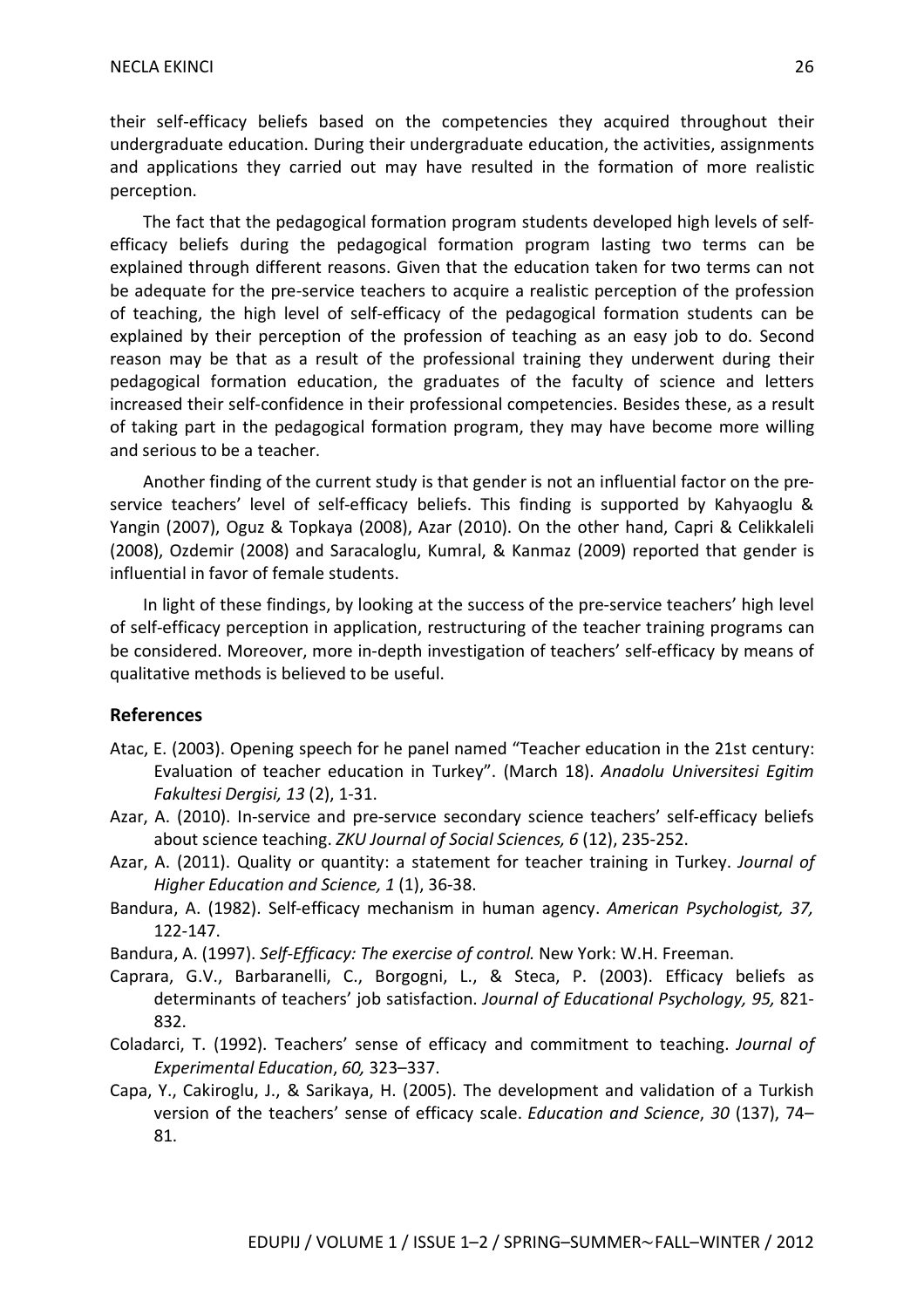- Capri, B., & Celikkaleli, O. (2008). Investigation of preservice teachers' attitudes towards teaching and professional self-efficacy beliefs according to their gender, programs, and faculties. *Inonu University Journal of the Faculty of Education, 9* (15), 33-53.
- Gibson, S., & Dembo, M. (1984). Teacher efficacy: A construct validation. *Journal of Educational Psychology*, *76* (4), 569-582.
- Gurbuz, H., & Kisoglu, M. (2007). Attitudes of the science and art faculty students and education faculty students attend the nonthesis graduated education program toward teaching profession. *Erzincan University Journal of Education Faculty*, *9* (2), 71-83.
- Henson, R. K., Kogan, L. R., & Vacha-Haase, T. (2001). A reliability generalization study of the Teacher Efficacy Scale and related instruments. *Educational and Psychological Measurement*, *61,* 404-420.
- Hoy, A. W., & Spero, R.B. (2005). Changes in teacher efficacy during the early years of teaching: A comparison of four measures. *Teaching and Teacher Education*, *21,* 343– 356.
- Kahyaoglu, M., & Yangin, S. (2007). Views of prospective teachers in elementary school teaching departments about professional self-efficacy. *Kastamonu Education Journal, 15* (1), 73-84.
- Karagozoglu, G. (2009). Turkiye'de ogretmen yetistirme uygulamalarına genel bakıs. *Egitimde Yansımalar, IX*, 11-18.
- Milner, H R., & Woolfolk, H. A. (2003). A case study of an African American teacher's selfefficacy, stereotype threat, and persistence. *Teaching and Teacher Education*, *19,* 263– 276.
- Orhan, F. (2005). A study on the relationship between ınitial teacher training students' perceived computer self-efficacy and their teacher self efficacy as a candidate computer teachers. *Eurasian Journal of Educational Research*, *21,* 173-186.
- Oguz, A., & Topkaya, N. (2008). Ortaogretim alan ogretmenligi ogrencilerinin ogretmen ozyeterlik inancları ile ogretmenlige iliskin tutumları. *Akademik Bakış, 14,* 23– 36.
- Ozdemir, S. M. (2008). An investigation of prospective primary teachers' self-efficacy beliefs regarding teaching process in terms of certain variables. *Educational Administration: Theory and Practice*, *54,* 277-306.
- Ozerkan, E. (2007). *The relationship between the teacher self-efficacy and the students social studies self-concept* (Unpublished master's thesis). Trakya University, Edirne.
- Ozturk, B., Dogan, O., & Koc, G. (2005). Comparing the perceptions of the students of faculty of education and arts and sciences concerning the teaching profession. *Turk Egitim Bilimleri Dergisi*, *3* (1), 1-22.
- Pendergast, D., Garvis, S., & Keogh, J. (2011). Pre-Service student-teacher self-efficacy beliefs: An insight into the making of teachers. *Australian Journal of Teacher Education*, *36* (12), 45-58.
- Ross, J. A. (1992). Teacher efficacy and the effect of coaching on student achievement. *Canadian Journal of Education*, *17* (1), 51–65.
- Saracaloglu, A.S., Kumral, O., & Kanmaz, A. (2009). Anxieties, academic motivation levels and competencies at teaching profession of students at secondary education fields teaching nonthesis master program. *Yuzuncu Yıl Universitesi Egitim Fakultesi Dergisi, 6* (2), 38-54.
- Sen, Z., & Gogus, N. (2011). Comparing attitudes of education faculty students and participants of pedagogical formation certificate program towards teaching as a profession. 1st International Congress on Curriculum and Instruction. Anadolu